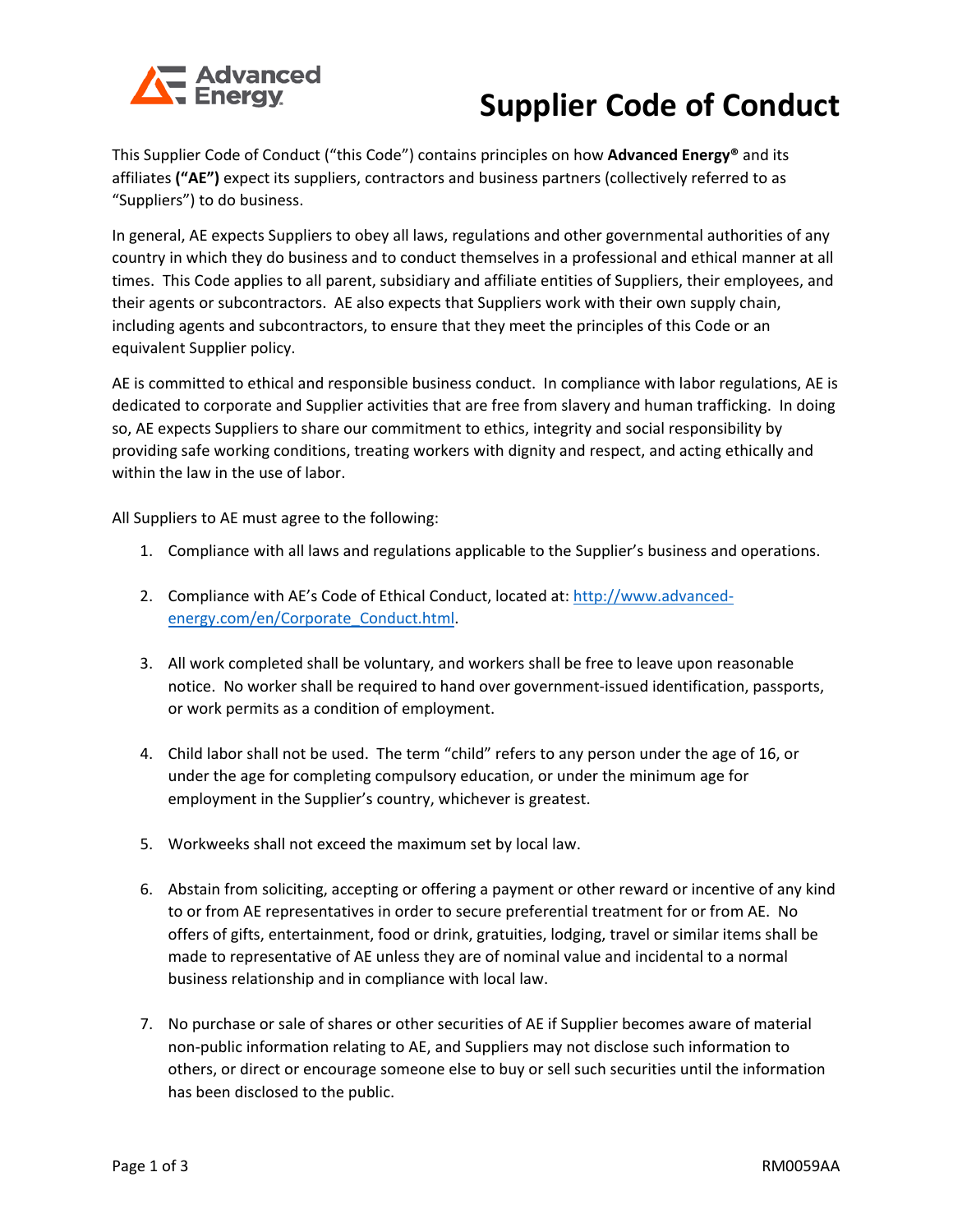

## **Supplier Code of Conduct**

- 8. Participation in and support of AE's efforts to periodically validate our suppliers' compliance with this Code through self-assessment questionnaires and validation audits.
- 9. Provision of requested information regarding mineral country of origin on parts supplied to AE through our third party service provider that helps to manage our conflict mineral compliance.
- 10. Provision of product related materials declarations or hazardous substance content disclosures for applicable European Union Directives, or other applicable product content legislation.
- 11. Participation in any AE-sponsored training related to the requirements of this Code.
- 12. Adoption of documented policy or procedure related to the content of this Code that shall be designed to ensure: compliance with this Code, identification and mitigation of operational risks related to this Code, and facilitation of continuous improvement.

This Code will be reinforced by required compliance in AE's Standard Terms and Conditions of Purchase. AE may reconsider its willingness to partner with suppliers who fail to comply with this Code and/or the Code of Ethical Conduct. In the event that a Supplier fails to meet AE's prohibitions on slavery and human trafficking, AE may take disciplinary action up to and including termination of the Supplier.

## **Reporting of Violations:**

It is important that concerns regarding business practices within AE's operations which do not align with our values and Code of Ethical Conduct are reported to AE promptly. AE has established an international Ethics hotline and web portal for raising concerns. AE permits anonymous reports where allowed by local law.

For Telephone Reporting (Toll-Free):

| Canada  | 1-888-601-6759 (English) 1-855-350-9393 (French)                                                                                                                          |
|---------|---------------------------------------------------------------------------------------------------------------------------------------------------------------------------|
| China   | (Southern - Mandarin Operator) 108-10 at the prompt dial 888-601-6759<br>(Northern - Mandarin Operator) 108-710 at the prompt dial 888-601-6759                           |
| Germany | 0-800-225-5288 at the prompt dial 888-601-6759                                                                                                                            |
| India   | 000-117 at the prompt dial 888-601-6759                                                                                                                                   |
| Japan   | (NTT) 0034-811-001 at the prompt dial 888-601-6759<br>(KDDI) 00-539-111 at the prompt dial 888-601-6759<br>(Softbank Telecom) 00-663-5111 at the prompt dial 888-601-6759 |